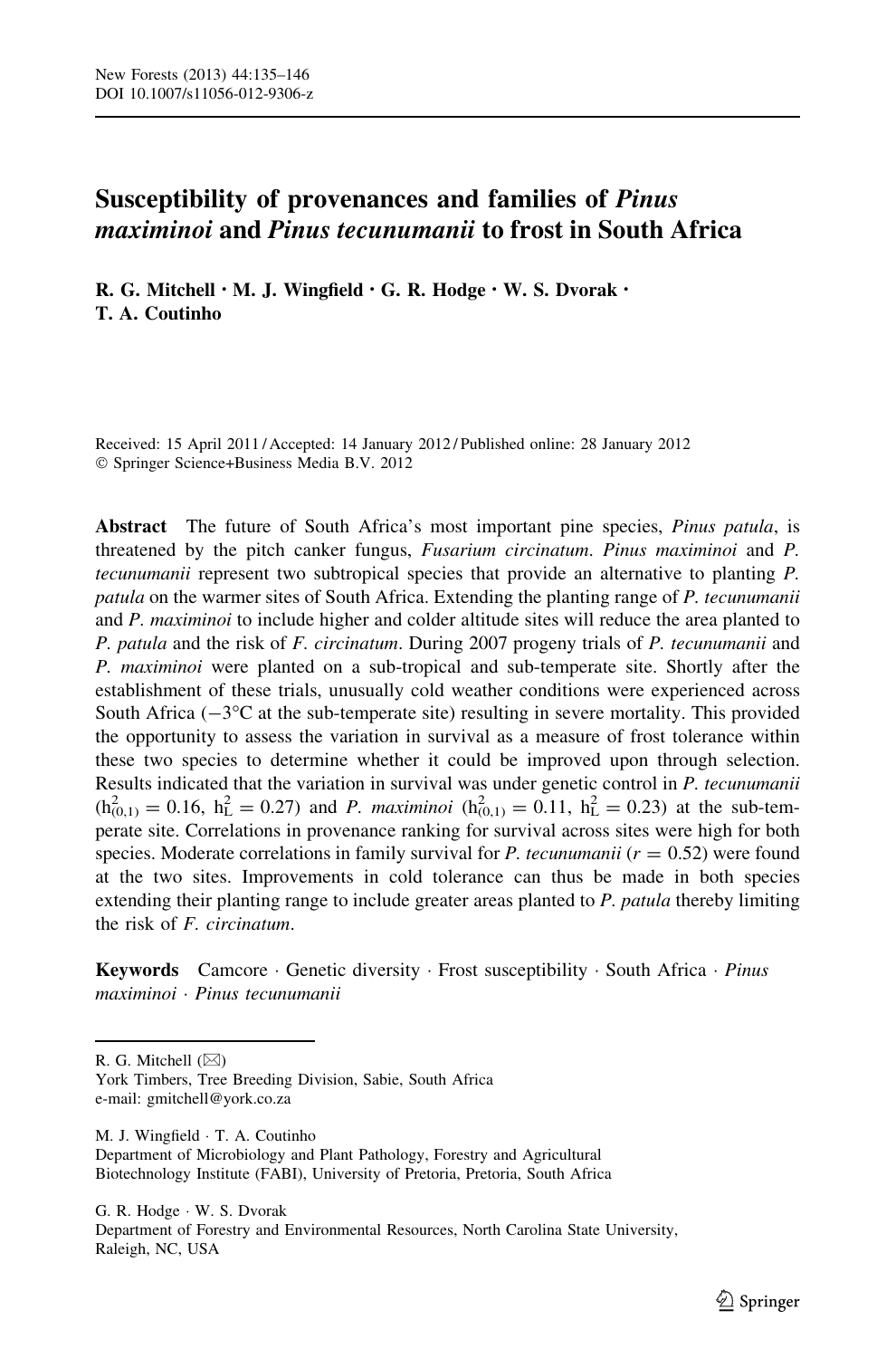There is considerable interest in commercializing alternative pine species not commonly planted in South Africa. This emerges from a desire to improve several weaker characteristics of currently deployed species, including the susceptibility of Pinus patula to the pitch canker fungus, Fusarium circinatum. Pinus tecunumanii and Pinus maximinoi are two alternative species that have shown good growth (Kietza [1988](#page-11-0); Dvorak et al. [2000a](#page-10-0), [b;](#page-10-0) Gapare et al.  $2001$ ), wood properties (Malan [1994,](#page-11-0) [2006](#page-11-0)), and tolerance to *F. circinatum* (Hodge and Dvorak [2000,](#page-11-0) [2007](#page-11-0); Mitchell et al. [2011](#page-11-0)). P. tecunumanii may be a particularly valuable species because it hybridises easily with South Africa's most important pine, P. patula, resulting in improved tolerance of the hybrid to F. circinatum (Roux et al. [2007](#page-11-0)).

Pinus tecunumanii and P. maximinoi are susceptible to frost that limits their planting to warmer sites. Populations of P. tecunumanii can be divided into those that occur below 1,500 m altitude (low elevation subgroup) and those that occur above 1,500 m (high elevation subgroup) in their natural origin in Central America and Mexico (Dvorak [1986;](#page-10-0) Dvorak et al. [2000a](#page-10-0)). High and low elevation subgroups of the species also are distinguishable genetically through molecular marker assessment (Dvorak et al. [2009](#page-10-0)). From a climatic standpoint, low elevation provenances are more tropical in nature and particularly sensitive to frost while high elevation provenances from southern Mexico and Guatemala can tolerate light frost (Dvorak et al. [2000a](#page-10-0)). Similarly, P. maximinoi grows best on tropical or sub-tropical sites free from frost (Dvorak et al. [2000b](#page-10-0)). Improving the frost tolerance of these two species would increase their planting range to include warm and sub-temperate sites currently planted to P. patula.

During 2007, progeny trials of P. tecunumanii and P. maximinoi were established just before a winter period. The survival of these trials was severely affected by a frost event resulting in their termination. In this study the survival data were examined and tolerance of these two species to frost was determined.

#### Methods

A group of 113 P. tecunumanii and 43 P. maximinoi trees (hereafter called ''selections'') were identified in 1st generation provenance/progeny trials planted by Komatiland Forests. Selection criteria were provenance and family growth, and individual tree growth and form. The trials were then heavily thinned, effectively converting the progeny tests into seedling orchards. Seed was collected from the selections, and was sown at the Komatiland Forest's nursery near Sabie in September 2006. Sufficient seed was sown to plant two second-generation trials of each species on two separate predetermined sites (Spitskop and Wilgeboom). The Spitskop site could be described as sub-temperate while the Wilgeboom site is sub-tropical. The 1st generation selections represented a number of the original provenances from different countries in Central America and southern Mexico (Table [1](#page-2-0)), which had been planted in blocks. The selections were, therefore, likely to have been pollinated by surrounding trees of the same provenance, but may also have been pollinated by trees further away and not necessarily of the same provenance.

Seedlings were raised in 128 Unigro plastic molded trays with an individual cavity size of 60 cc. Well-composted pine bark was used as the growing medium and 2:3:2 (22) N:P:K granular fertilizer was applied as required.

The trials were planted in mid-March 2007 when seedlings were 6-months-old. At each site, one P. maximinoi and one P. tecunumanii trial was planted (Table [2](#page-3-0)). Based on the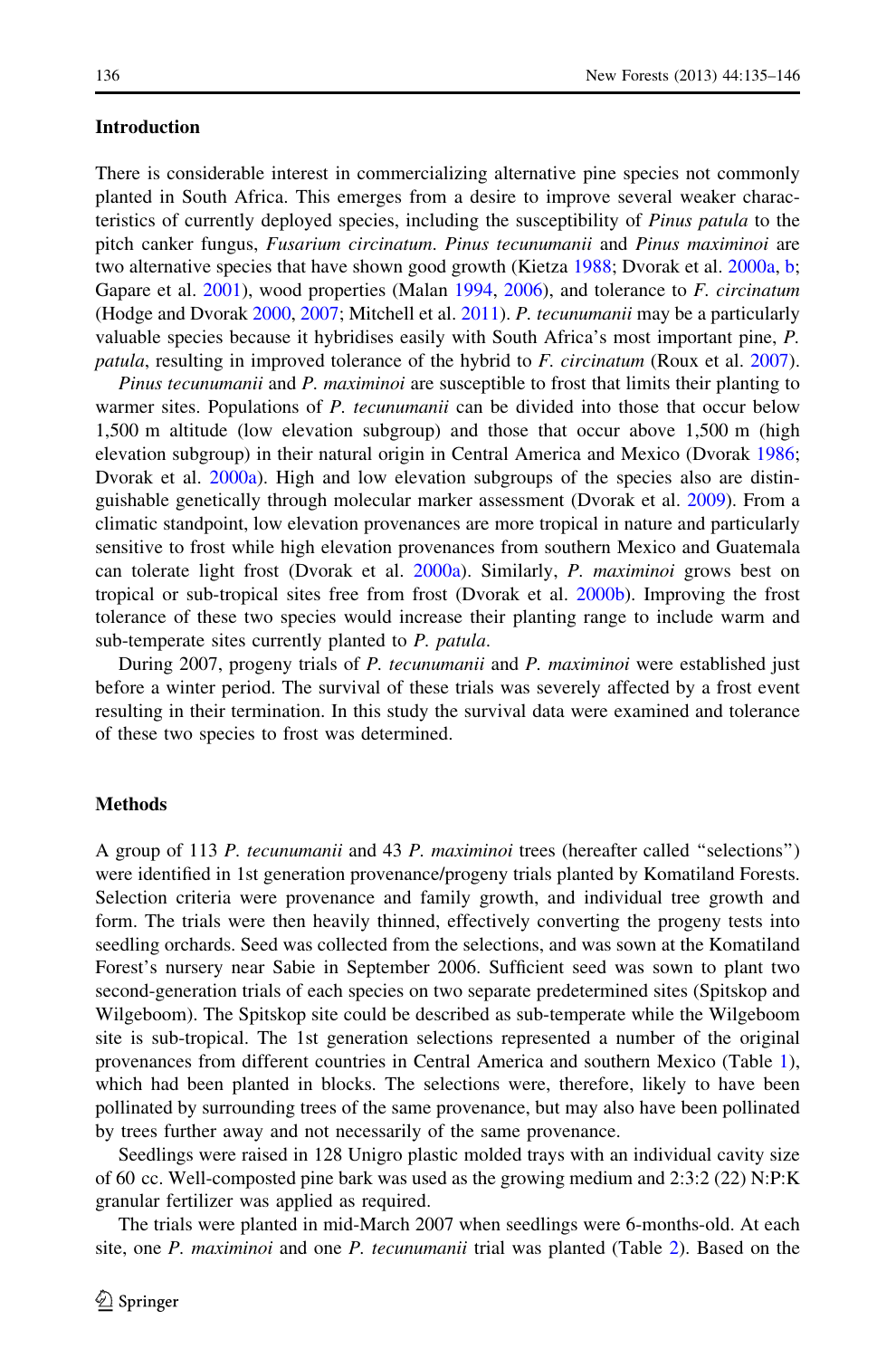| Species              | Ecotype   | Provenance        | State           | Country   | Wilgeboom      | Spitskop       |
|----------------------|-----------|-------------------|-----------------|-----------|----------------|----------------|
| Pinus maximinoi      | <b>NA</b> | Coban             | Alta Verapaz    | Guatemala | 6              | 5              |
|                      |           | San Jeronimo      | Baja Verapaz    | Guatemala | 10             | 9              |
|                      |           | San Juan Sacatep. | Guatemala       | Guatemala | 6              | 5              |
|                      |           | San Lorenzo       | Zacapa          | Guatemala | 1              | 1              |
|                      |           | Copan             | Copan           | Honduras  | 3              | $\overline{c}$ |
|                      |           | Tatumbla          | Fco.<br>Morazán | Honduras  | 3              | 3              |
|                      |           | Marcala           | La Paz          | Honduras  | 3              | $\overline{c}$ |
|                      |           | El Portillo       | Ocotepeque      | Honduras  | 3              | 3              |
|                      |           | Altamirano        | Chiapas         | Mexico    | 1              | 1              |
|                      |           | La Canada         | Chiapas         | Mexico    | 2              | 2              |
|                      |           | Monte Cristo      | Chiapas         | Mexico    | 1              | 1              |
|                      |           | San Jerónimo      | Chiapas         | Mexico    | 4              | 4              |
| Total                |           |                   |                 |           | 43             | 38             |
| Pinus tecunumanii    | High      | San Jerónimo      | Baja Verapaz    | Guatemala | 7              | 4              |
|                      | High      | <b>KM47</b>       | Guatemala       | Guatemala | 1              | 1              |
|                      | High      | La Soledad        | Jalapa          | Guatemala | 1              | 1              |
|                      | High      | San Lorenzo       | Zacapa          | Guatemala | 3              | 2              |
|                      | High      | Las Trancas       | La Paz          | Honduras  | 3              | 2              |
|                      | High      | Chempil           | Chiapas         | Mexico    | 13             | 9              |
|                      | High      | Jitotol           | Chiapas         | Mexico    | 3              | 3              |
|                      | High      | Las Piedrecitas   | Chiapas         | Mexico    | 2              | 1              |
|                      | High      | Montebello        | Chiapas         | Mexico    | 8              | 6              |
|                      | High      | Napite            | Chiapas         | Mexico    | 2              | 1              |
|                      | High      | San José          | Chiapas         | Mexico    | 2              | 2              |
|                      | Low       | Jocon             | Yoro            | Honduras  | $\overline{4}$ | $\overline{c}$ |
|                      | Low       | San Esteban       | Olancho         | Honduras  | 13             | 9              |
|                      | Low       | San Francisco     | Olancho         | Honduras  | 18             | 15             |
|                      | Low       | Villa Santa       | El Paraiso      | Honduras  | 33             | 26             |
| Total P. tecunumanii |           |                   |                 |           | 113            | 84             |

<span id="page-2-0"></span>Table 1 Number of families representing provenances

NA Not applicable

availability of seedlings, the Wilgeboom trials were comprised of the full set of families whilst the Spitskop trials contained fewer families. In the case of both species, the families in the Spitskop trials were common in the Wilgeboom trials. In each case, the trial design was a randomized complete block with 6 replications and 6 tree family row plots. Each family, therefore, was represented by 36 trees in each trial. In all the trials *Pinus elliottii* and P. patula seedlings from a commercial seed orchard were used as controls.

The trials were assessed for survival after 60 days and blanked to 100% stocking. Approximately 5 days after the blanking operation, extremely cold conditions were experienced across the country. The nearest weather station was at Graskop, a town approximately halfway between the two sites, and of similar altitude (1,450 m) and climate to the sub-temperate Spitskop site. Weather data for the month of May showed that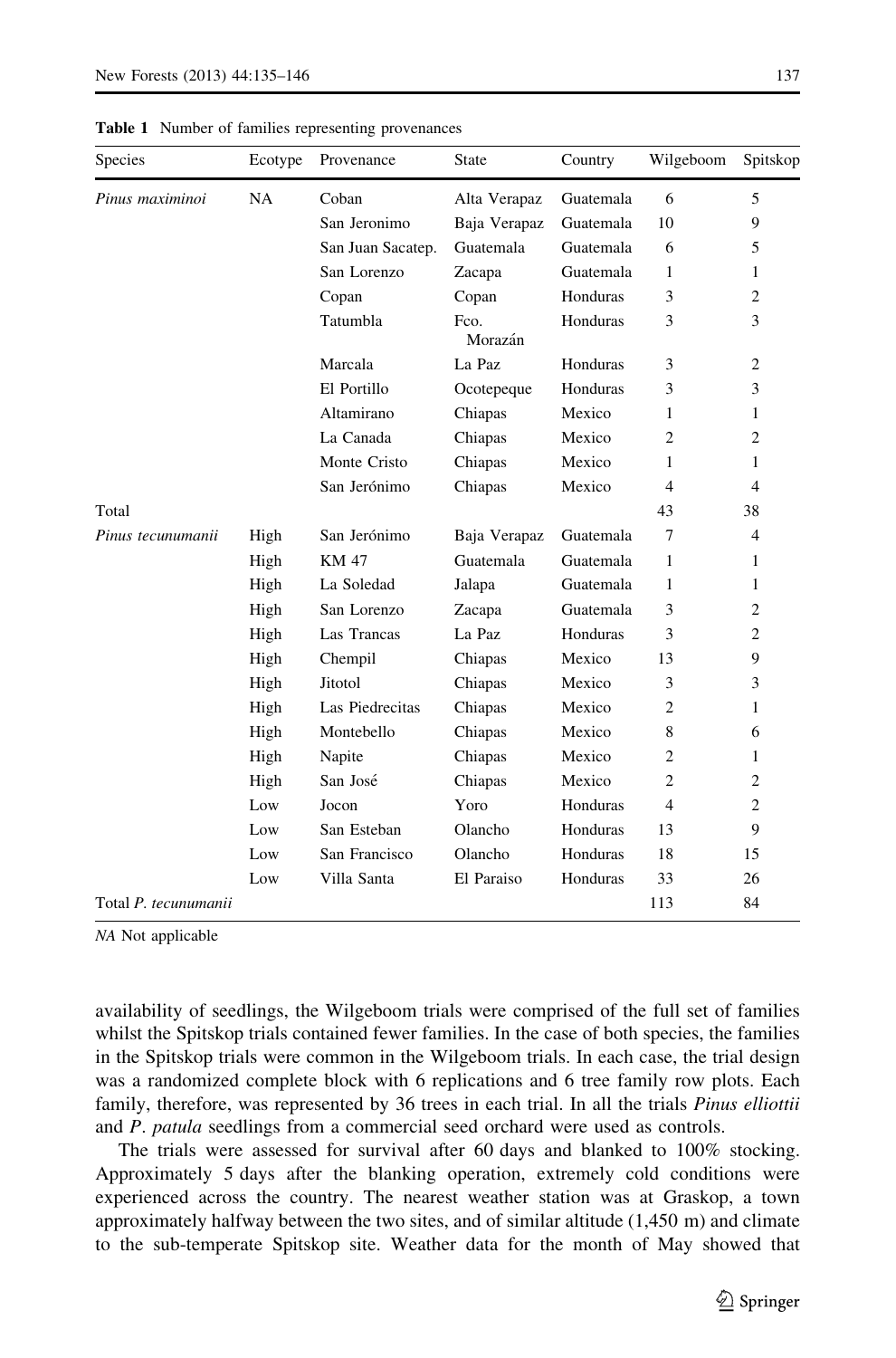<span id="page-3-0"></span>

Fig. 1 Minimum and maximum temperatures recorded, at a nearby weather station representative of the cool-temperate Spitskop site, for the month of May 2007

temperatures dropped to below freezing (0 to  $-3^{\circ}$ C) for four consecutive days, and below 5C for 9 consecutive days, between 21–29/05/07 at Graskop (Fig. 1). Soon after the frost event (75 days from the original planting), the trials were reassessed for survival. Severe mortality was recorded at the sub-temperate Spitskop site while less damage was recorded at the sub-tropical Wilgeboom site (Table 2).

## Statistical analyses

The statistical package SAS version 9.1.3 (SAS Institute [2004\)](#page-11-0) was used to analyse the data in which case individual tree observations, recorded as dead (0) or alive (1), were used

| Trial site                            | Wilgeboom                | Spitskop                 |
|---------------------------------------|--------------------------|--------------------------|
| Location                              | 30° 56′ 19″E; 24 57′ 5″S | 30° 50′ 23″E; 25 9′ 37″S |
| Description                           | Sub-tropical             | Sub-temperate            |
| Altitude                              | 983 m                    | 1,480 m                  |
| Mean min temperature in coldest month | $5^{\circ}$ C            | $4^{\circ}$ C            |
| Mean annual temperature               | $18.5^{\circ}$ C         | $15^{\circ}$ C           |
| Mean max temperature in warmest month | $27^{\circ}$ C           | $24^{\circ}$ C           |
| Mean annual precipitation             | $1,100$ mm               | 1,266 mm                 |
| Plant date $(\text{day } 0)$          | 4-15/03/2007             | 12-13/03/2007            |
| Blank date (day 60)                   | 14/05/2007               | 15/05/2007               |
| Assessment date (day 75)              | 30/05/2007               | 31/05/2007               |

Table 2 Site details where the *Pinus maximinoi* and *Pinus tecunumanii* trials were planted in South Africa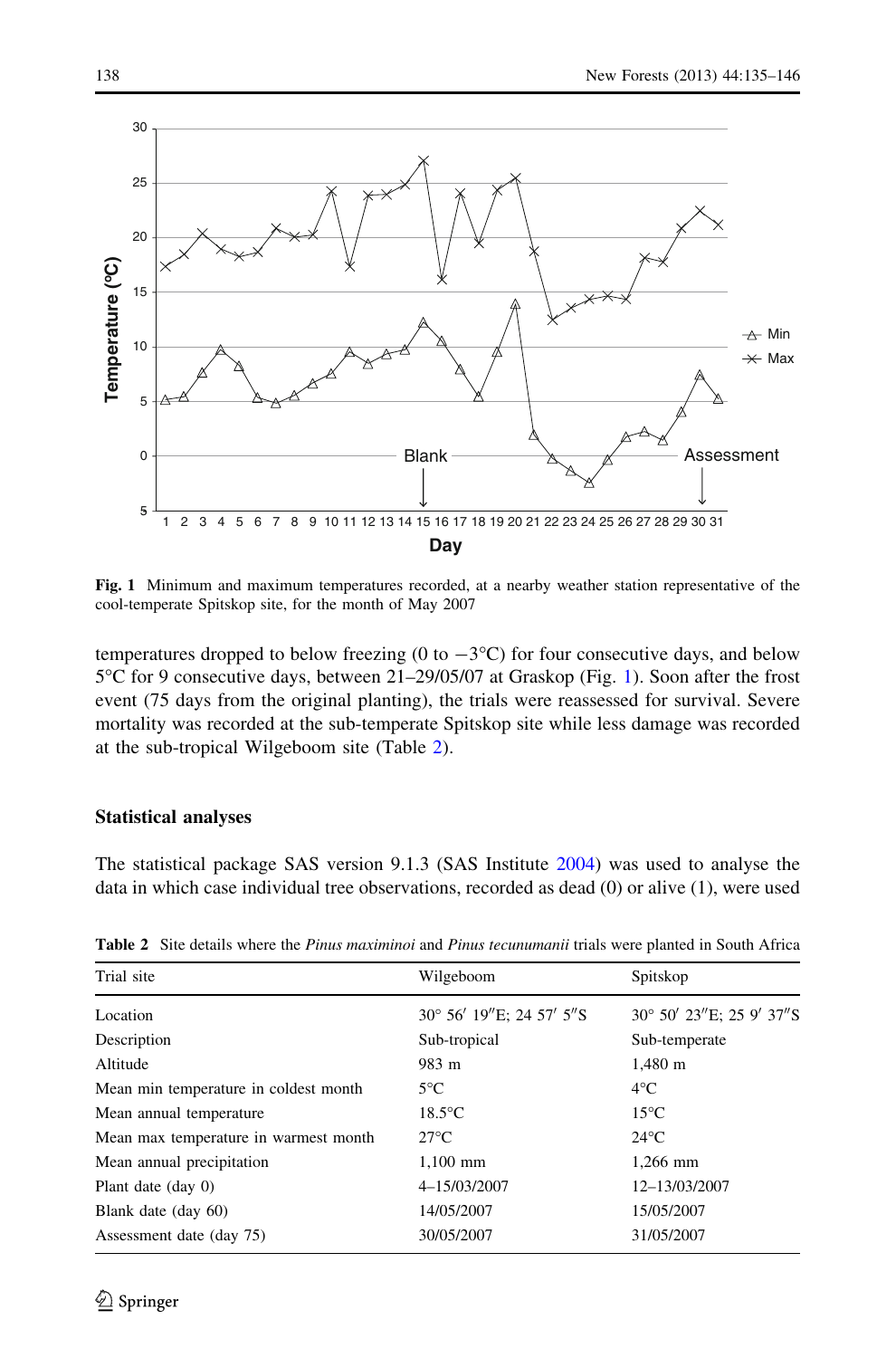as the unit of analysis. Several analyses of variance were conducted using SAS Proc GLM on each of the four individual tests (P. tecunumanii and P. maximinoi on the Spitskop and Wilgeboom sites). In all analyses, the binomial survival data was used as the units of observation.

Although inter-mating among trees from different provenances would have occurred in the thinned 1st generation progeny tests, the original provenance of a family could very likely have an impact on frost tolerance of the second-generation families. To investigate this, an analysis of variance was done to compare the control species, P. patula and P. elliottii, to the country and provenance of origin for P. tecunumanii and P. maximinoi. The linear model contained *rep* and *country* treated as fixed effects, and *provenance*, family (provenance), and rep \* family (provenance) treated as random effects. SAS Proc GLM was used to conduct the analysis of variance, and least squares means (LS means) were calculated along with the p-values testing for statistically significant difference for each pair of means. A second GLM analysis was done using only the species data sets on each test site (that is, removing the control species), in order to test for differences among provenance and family (provenance). As above, in this model, rep was treated as fixed effects, while *provenance*, *family* (*provenance*), and *rep*  $*$  *family* (*provenance*) were treated as random effects, and LS means calculated as described above. A Pearson correlation was calculated between provenance and family means on the two sites for each species separately.

To examine the potential to breed for frost tolerance in the two species, genetic parameters for the populations were calculated with SAS Proc MIXED, using a linear model with *rep* treated as a fixed effect, and *family* and *rep* \* *family* were treated as random effects. As the families were represented by open-pollinated seed collected in seedling seed orchards, converted from progeny tests, a coefficient of 3 provides a better estimate of additive genetic variance (Dieters et al. [1995\)](#page-10-0). Heritability was calculated on the observed (binomial) scale, as  $h_{(0,1)}^2 = 3 \sigma_f^2/(\sigma_f^2 + \sigma_{plot}^2 + \sigma_{error}^2)$  where  $\sigma_f^2$  = estimated family variance,  $\sigma_{\text{plot}}^2$  = estimated rep \* *family (provenance)* variance, and  $\sigma_{\text{error}}^2$  = estimated residual variance. The heritability estimate on the binomial scale was then converted to an estimate on the underlying liability scale  $(h<sub>L</sub><sup>2</sup>)$  following the methodology of Chambers et al. [\(1996](#page-10-0)). Standard errors of the heritability were estimated using the approximation formula (Dickerson [1969\)](#page-10-0), with the standard error of the family variance estimate calculated from the ASYCOV option in Proc MIXED.

#### **Results**

Due to the more extreme temperatures, fewer plants survived at Spitskop than at Wilgeboom. The mean survival for P. tecunumanii (LE) was 27 and 46% for P. tecunumanii (HE) at Spitskop compared to 85.1 and 93.6%, respectively, at the Wilgeboom site. In the P. tecunumanii trial at Spitskop, P. patula survived better (83%) than P. elliottii (69%) compared to 100% survival for both species at the Wilgeboom site. The survival of P. maximinoi at the Spitskop site was 19% compared to 87% at Wilgeboom. In the P. maximinoi trials P. patula survival (89%) was poorer than P. elliottii (97%) at Spitskop and similar to P. elliottii at Wilgeboom (97 vs. 94%).

In the P. tecunumanii trials, the means of the HE families, which originated from southern Mexico and Guatemala, were significantly better than the mean of the LE families from Honduras at both sites (Table [3](#page-5-0)). The single high elevation variety of P. tecunumanii representing Honduras (Las Trancas) was significantly poorer than the mean of the high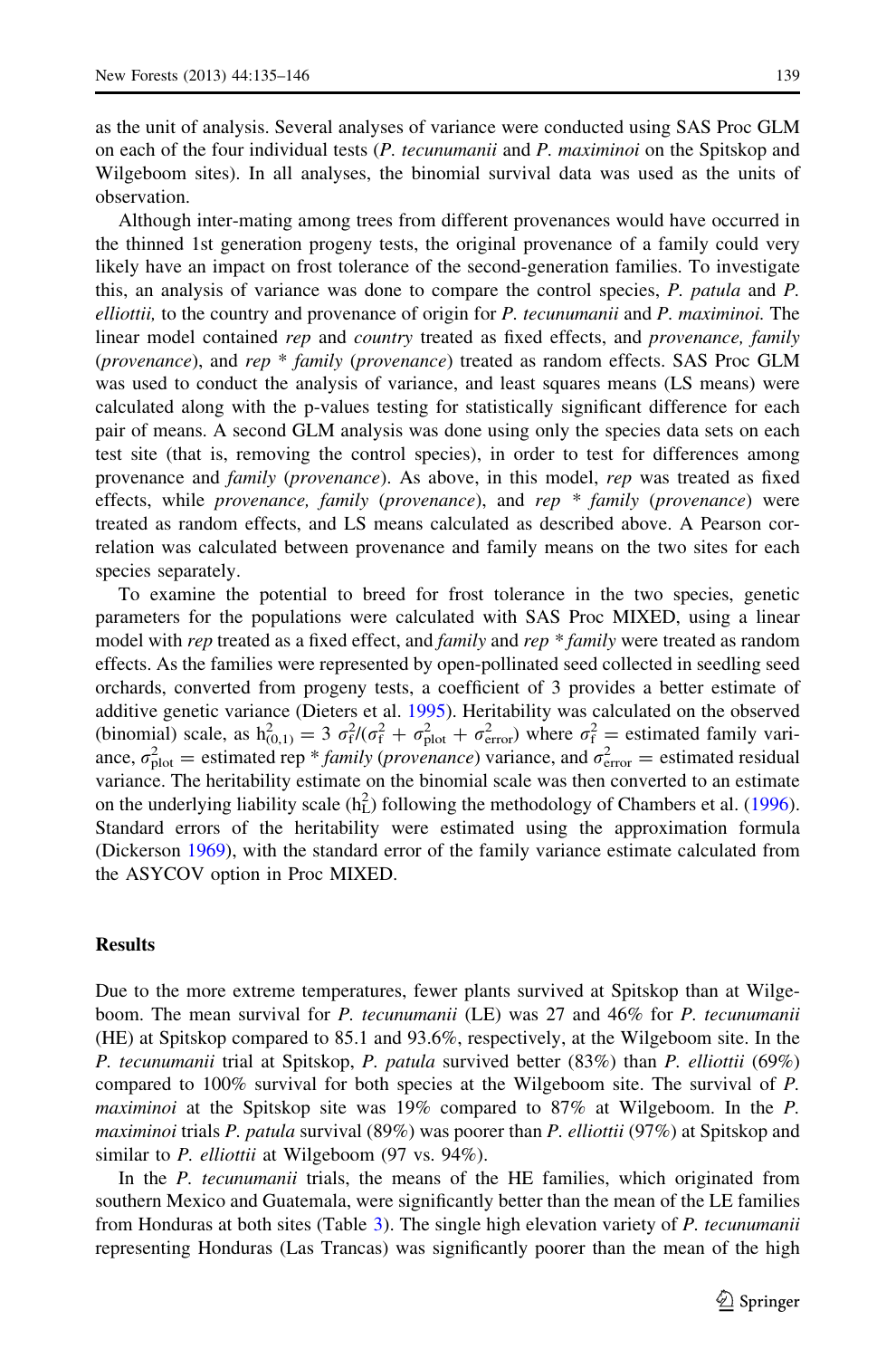<span id="page-5-0"></span>

| <b>Table 3</b> The least square mean<br>survival by country ranked from<br>best to worst for P. tecunumanii<br>and <i>P. maximinoi</i> | Species           | Country                   | Spitskop<br>(%)                  | Wilgeboom<br>(%)                  |
|----------------------------------------------------------------------------------------------------------------------------------------|-------------------|---------------------------|----------------------------------|-----------------------------------|
|                                                                                                                                        | Pinus tecunumanii | P. patula<br>P. elliottii | $83.3^{\rm A}$<br>$69.4^{\rm A}$ | $100^{\rm A}$<br>100 <sup>A</sup> |
|                                                                                                                                        |                   | Mexico (HE)               | $52.2^{\rm B}$                   | $92.0^{A}$                        |
|                                                                                                                                        |                   | Guatemala (HE)            | $48.3^{\mathrm{B}}$              | $95.4^{\rm A}$                    |
|                                                                                                                                        |                   | Honduras (HE)             | $34.7^\circ$                     | 88.9 <sup>AB</sup>                |
|                                                                                                                                        |                   | Honduras (LE)             | $26.6^{\circ}$                   | $85.3^{\mathrm{B}}$               |
|                                                                                                                                        | Pinus maximinoi   | P. elliottii              | $97.2^{\rm B}$                   | $94.4^{\rm A}$                    |
|                                                                                                                                        |                   | P. patula                 | 88.9 <sup>B</sup>                | $97.2^{\rm A}$                    |
|                                                                                                                                        |                   | Honduras                  | $21.4^{\rm A}$                   | $89.8^{A}$                        |
| Treatments with different letters,                                                                                                     |                   | Mexico                    | 18.8 <sup>A</sup>                | $86.1^{A}$                        |
| for each species separately, are<br>significantly different ( $p < 0.05$ )                                                             |                   | Guatemala                 | $16.3^{\rm A}$                   | $85.5^{A}$                        |

elevation families from Guatemala and Mexico at the Spitskop site. In the P. maximinoi trials, families that originated from Honduras ranked better than those from Mexico that ranked better than those from Guatemala at both sites (Table 3). However, there were no significant differences between the means for each country at either site.

An analysis of provenance differences, which were represented by at least 2 families at a single site, indicated that the P. tecunumanii high elevation provenances (San Lorenso, Chempil, Montebello and San Jerónimo) survived significantly better than the P. tecunumanii low elevation provenances (San Esteban, San Francisco, Jocon and Villa Santa) at both the Spitskop and Wilgeboom sites (Table [4\)](#page-6-0). Within the P. tecunumanii high elevation subgroup, the San Lorenso and Montebello provenances survived significantly better than the San Jose´ and Las Trancas provenances planted at the Spitskop site and the San José and Jitotal provenances at the Wilgeboom site (Table [4](#page-6-0)). Within the low elevation subgroup, the Villa Santa provenance survived significantly more poorly than the other LE provenances at the Spitskop site (Table [4](#page-6-0)). When comparing the ranking of provenances represented by at least 2 families at each site, there was a high correlation between the survival means on the two sites (Table [4](#page-6-0)).

There was no significant difference for all provenances of P. maximinoi at either site (Table [4](#page-6-0)), despite the fact that the LS means for survival ranged from 13.3 to 27.8% at Spitskop, and from 83.8 to 93.5% at Wilgeboom. Despite there being no significant differences between P. maximinoi provenances at either site, there was a high correlation between the survival means on the two sites (Table [4\)](#page-6-0).

There was large family variation in survival at the Spitskop site for P. tecunumanii of both the low (3–61%) and high (11–78%) elevation subgroups. At the Spitskop site, a number of high elevation families showed little frost tolerance and some low elevation families showed frost tolerance similar to the mean of the high elevation variety (Fig. [2](#page-7-0)). The range of family survival in P. maximinoi at the Spitskop site was smaller, with the most tolerant family measuring 38% survival (Fig. [3](#page-7-0)). There was little variation at the Wilgeboom site for both species and it is likely that only the most susceptible families showed some mortality. Narrow-sense heritability estimates for the trials at Spitskop were good for *P. tecunumanii* ( $h_{(0,1)}^2 = 0.16$ ,  $h_L^2 = 0.27$ ) and weaker for *P. maximinoi*  $(h_{(0,1)}^2 = 0.11, h_L^2 = 0.23)$  (Table [5\)](#page-8-0). Narrow-sense heritability at the Wilgeboom site was poor for *P. tecunumanii* ( $h_{(0,1)}^2 = 0.05$  $h_{(0,1)}^2 = 0.05$ ,  $h_L^2 = 0.12$ ) and was nil for *P. maximinoi* (Table 5).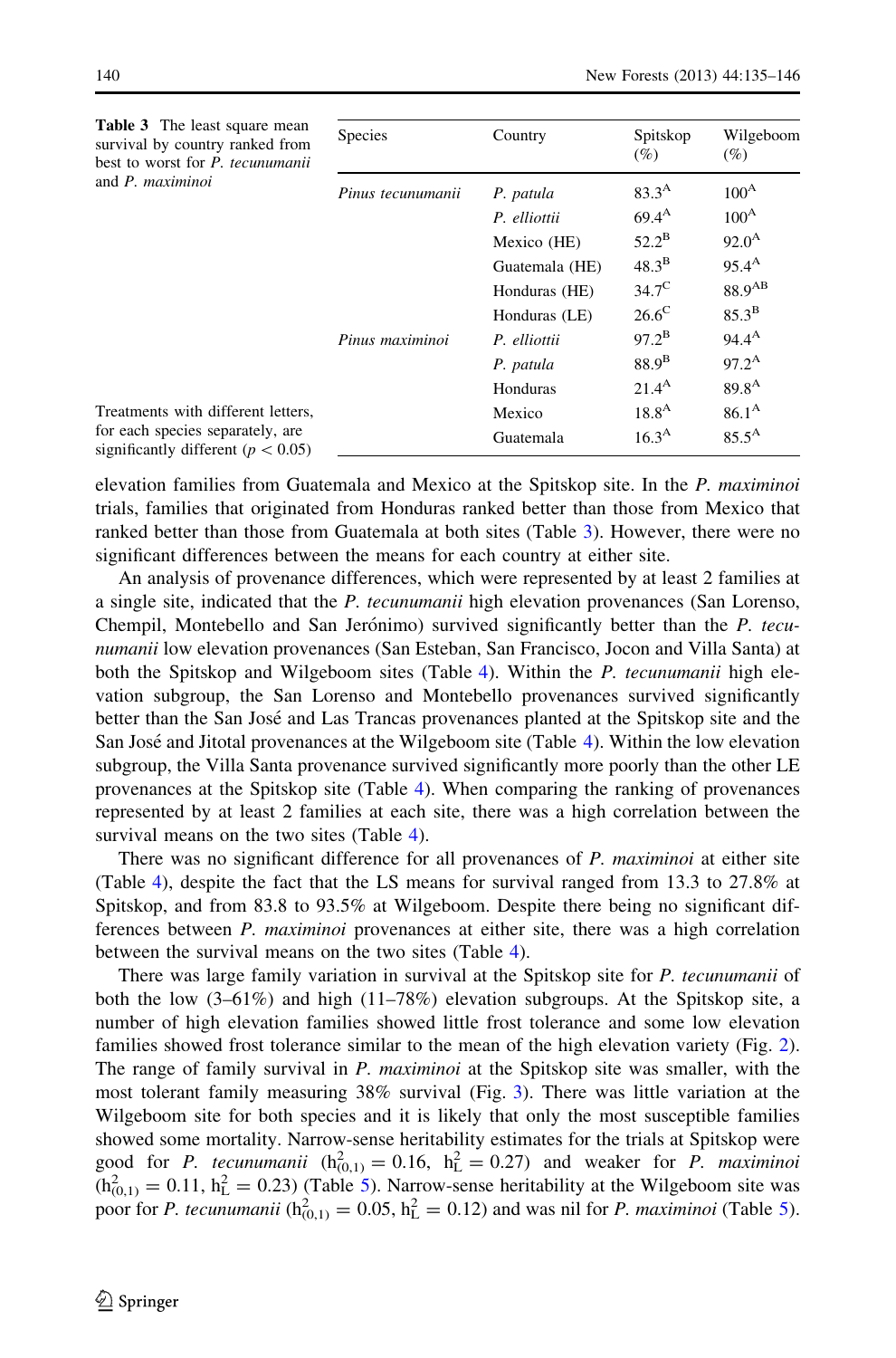| Species            | Provenance            | <b>State</b>    | Country         | Spitskop<br>$(\%)$      | Wilgeboom<br>$(\%)$     |
|--------------------|-----------------------|-----------------|-----------------|-------------------------|-------------------------|
| P. tecunumanii     | P. elliottii control  | Local source    | South<br>Africa | $83.3^{A}$              | $100^{\text{A}}$        |
|                    | P. patula control     | Local source    | South<br>Africa | $69.4^{AB}$             | 100 <sup>A</sup>        |
|                    | San Lorenso (HE)      | Zacapa          | Guatemala       | 52.8 $(2)^{BCD}$        | $98.1(3)^{AB}$          |
|                    | Montebello (HE)       | Chiapas         | Mexico          | 52.4 $(6)^{CD}$         | 96.5 $(8)^{AB}$         |
|                    | San Jerónimo (HE)     | Baja Verapaz    | Guatemala       | 45.0 $(4)^{\text{CDE}}$ | 93.7 (7) <sup>ABC</sup> |
|                    | Chempil (HE)          | Chiapas         | Mexico          | 44.0 $(9)^{CE}$         | 94.0 $(13)^{ABC}$       |
|                    | Jitotol (HE)          | Chiapas         | Mexico          | 41.7 $(3)^{\text{CEF}}$ | $88.0(3)^{CD}$          |
|                    | San José (HE)         | Chiapas         | Mexico          | 36.1 $(2)^{EFG}$        | 87.5 $(2)^{CD}$         |
|                    | Las Trancas (HE)      | La Paz          | Honduras        | 34.7 $(2)^{EFG}$        | 88.9 $(3)^{AC}$         |
|                    | Jocon $(LE)$          | Yoro            | Honduras        | 30.6 $(2)^{FGH}$        | 86.8 $(4)^D$            |
|                    | San Esteban (LE)      | Olancho         | Honduras        | $26.7(9)$ <sup>GH</sup> | 85.3 $(13)^D$           |
|                    | San Francisco (LE)    | Olancho         | Honduras        | $26.1~(15)^{GH}$        | 83.6 $(18)^D$           |
|                    | Villa Santa (LE)      | El Paraiso      | Honduras        | $22.9(26)^D$            | $85.7(33)^D$            |
| Pinus<br>maximinoi | P. elliottii control  | Local source    | South<br>Africa | $97.2^{\rm B}$          | $94.4^{\rm A}$          |
|                    | P. patula control     | Local source    | South<br>Africa | $88.9^{\rm B}$          | $97.2^{\rm A}$          |
|                    | Marcala               | La Paz          | Honduras        | 27.8 $(2)^A$            | 93.5 $(3)^A$            |
|                    | La Canada             | Chiapas         | Mexico          | 23.6 $(2)^A$            | 86.1 $(2)^A$            |
|                    | Tatumbla              | Fco.<br>Morazán | Honduras        | $21.3(3)^A$             | 88.9 $(3)^A$            |
|                    | San Juan Sacatepéquez | Guatemala       | Guatemala       | 19.4 $(5)^A$            | 86.1 $(6)^A$            |
|                    | San Jerónimo          | Chiapas         | Mexico          | 17.9 $(4)^A$            | 85.3 $(4)^A$            |
|                    | San Jerónimo          | Baja Verapaz    | Guatemala       | 17.4 $(9)^A$            | 86.8 $(10)^A$           |
|                    | El Portillo           | Ocotepeque      | Honduras        | 16.7 $(3)^A$            | 87.0 $(3)^A$            |
|                    | Coban                 | Alta Verapaz    | Guatemala       | 13.3 $(5)^A$            | 83.8 $(6)^A$            |

<span id="page-6-0"></span>Table 4 The least square mean survival by provenance (represented by at least 2 families) of P. tecunumanii and P. maximinoi ranked from best to worst at the Spitskop site

Figures in brackets are the number of families representing each provenance

Treatments with different letters, for each species separately, are significantly different ( $p < 0.05$ )

The correlation between P. tecunumanii families was stronger  $(r = 0.52)$  than P. maxi*minoi*  $(r = 0.37)$  (Figs. [4](#page-8-0), [5\)](#page-8-0).

## **Discussion**

This study provides quantitative evidence that frost tolerance is under genetic control in P. tecunumanii and P. maximinoi, which is similar to that observed in other pine species (Rehfeldt [1989;](#page-11-0) Duncan et al. [1996;](#page-10-0) Howe [2006\)](#page-11-0). A substantial amount of the observed family variance in the selected population for P. tecunumanii appears related to the original country and provenance origin. These provenance effects were consistent across two distinct environments that were widely different in their frost survival means.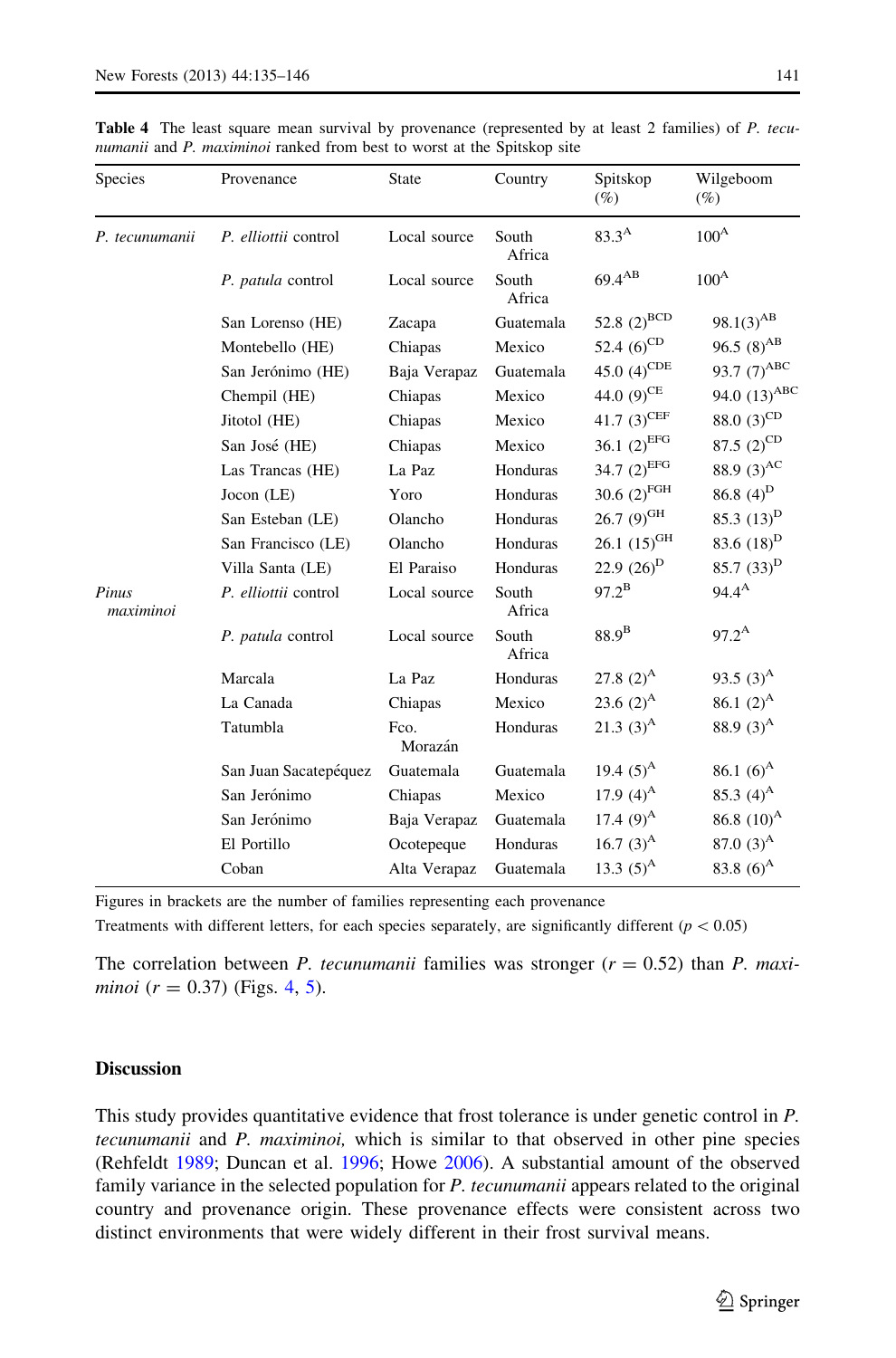<span id="page-7-0"></span>

**Fig. 2** P. tecunumanii family survival on the cool-temperate site (Spitskop)  $(h_{(0,1)}^2 = 0.16, h_L^2 = 0.27)$ 



**Fig. 3** P. maximinoi family survival on the cool-temperate site (Spitskop)  $(h_{(0,1)}^2 = 0.11, h_L^2 = 0.23)$ 

In this study, frost tolerance was measured using a binomial trait. Survival for both species on both sites was near the low or high end of the scale (19% for P. maximinoi and 33% for P. tecunumanii at Spitskop, and 86% for both species at Wilgeboom). Despite there being no significant differences between P. maximinoi provenances (Table [4\)](#page-6-0), the ranking in survival on the two sites were very similar. Heritability estimates on the binomial scale were rather low, but on the underlying liability scale,  $h_L^2$  estimates of 0.23 to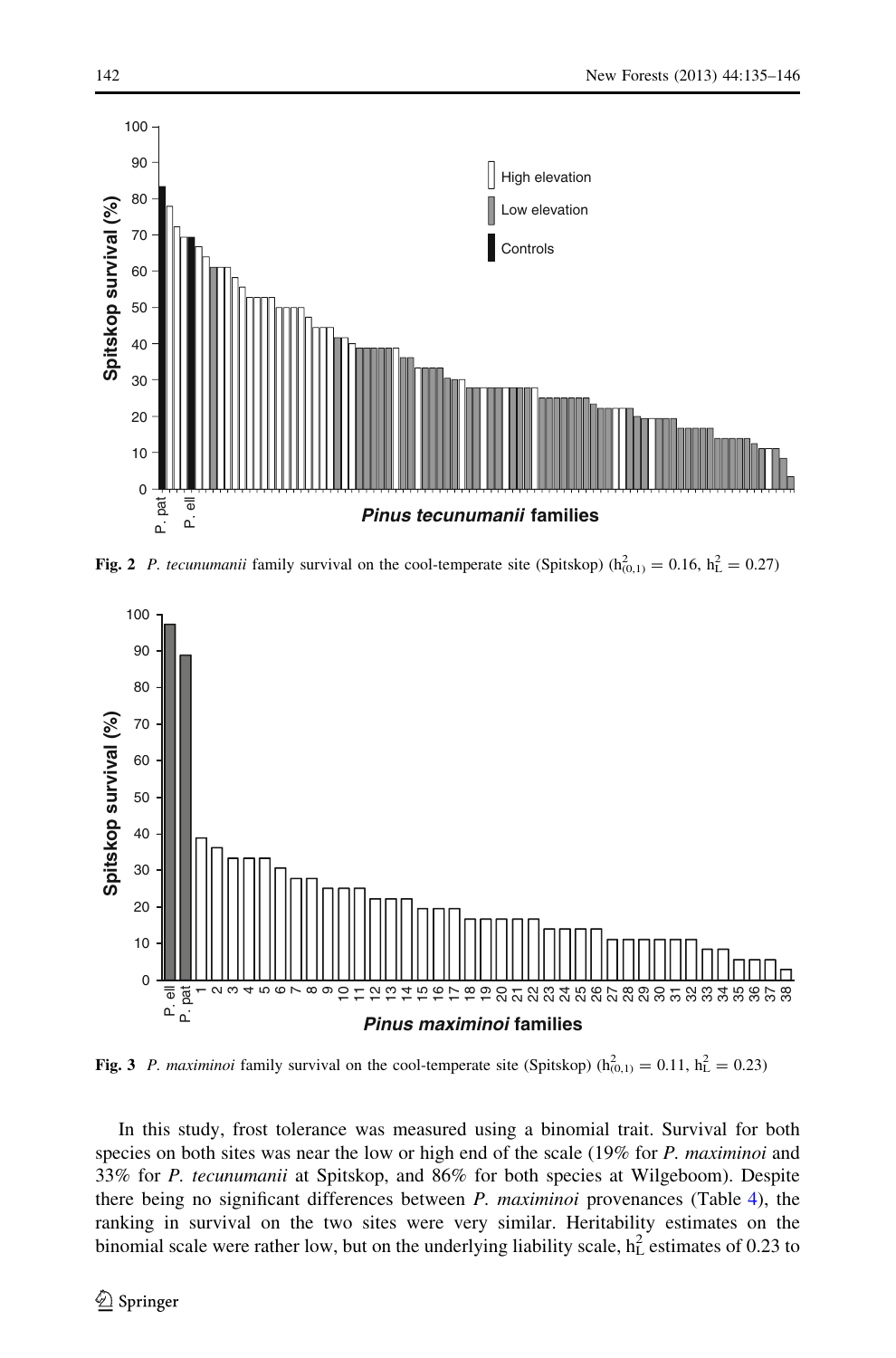| Model  | Site      | <b>Species</b> | $H^2_{(0,1)}$ | <b>SE</b> | $H_{(L)}^2$ | <b>SE</b> |
|--------|-----------|----------------|---------------|-----------|-------------|-----------|
| Family | Spitskop  | P. maximinoi   | 0.11          | 0.04      | 0.23        | 0.09      |
| Family | Spitskop  | P. tecunumanii | 0.16          | 0.06      | 0.27        | 0.10      |
| Family | Wilgeboom | P. maximinoi   | 0.00          | 0.00      | 0.00        | 0.00      |
| Family | Wilgeboom | P. tecunumanii | 0.05          | 0.03      | 0.12        | 0.07      |

<span id="page-8-0"></span>Table 5 Heritability estimates for *Pinus maximinoi* and *P. tecunumanii* at the two sites



Fig. 4 The correlation between all P. tecunumanii families at the two sites



Fig. 5 The correlation between all P. maximinoi families at the two sites

0.27 for the two species at the Spitskop site indicates that frost tolerance in both species could be improved through breeding and selection. *Pinus maximinoi* appeared to be more susceptible to cold damage than P. tecunumanii. Since breeding would begin with a lower mean tolerance in the population, it may require multiple generations to make any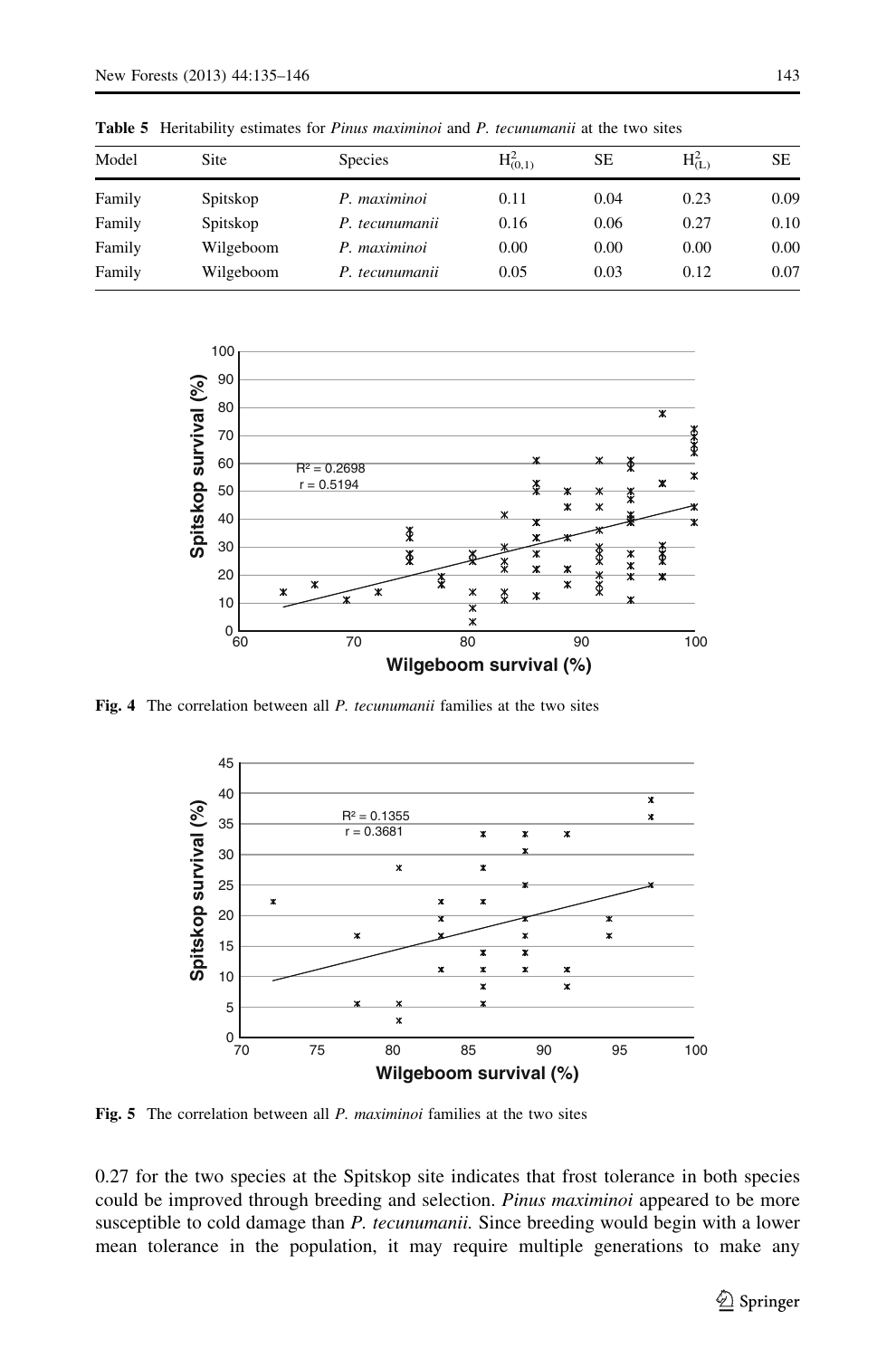significant improvement in the frost tolerance of this species. Compared to P. maximinoi, the broader range of family tolerance in P. tecunumanii (particularly of the high-elevation subgroup) and slightly higher heritability suggests that advances in breeding for frost tolerance in P. tecunumanii would be more easily achieved.

The P. tecunumanii high elevation provenances, Montebello, San Jerónimo and Chempil, which ranked as some of the more frost tolerant provenances in this study, have been found to be significantly more susceptible to F. circinatum than the high elevation provenances of Jitotol and Las Trancas (Mitchell et al. [2011\)](#page-11-0), which were less tolerant of frost. Similarly, Villa Santa, which was significantly more frost susceptible compared to other low elevation provenances in this study, ranked as the most tolerant provenance to  $F$ .  $circinatum$  (Mitchell et al. [2011](#page-11-0)). This suggests that there is an inverse relationship between frost tolerance and tolerance to  $F$ . *circinatum* within  $P$ . *tecunumanii*. This means that selecting and breeding for frost tolerance in  $P$ . tecunumanii, and increasing the distribution of more frost tolerant selections to cool sites as a replacement for P. patula, may be limited by a decline in tolerance to  $F$ . *circinatum*.

Subsequent to the frost event in 2007, both species were replanted in February 2008 at the Wilgeboom site and P. tecunumanii was replanted at the Spitskop site in the same month. The survival was excellent at both sites. This illustrates that planting these species in a warmer month, followed by a normal winter period, can be successful. However, from our experience planting these species on sites, where frequent frost events are a normal occurrence and later than February in South Africa, should be avoided until their frost tolerance can be improved.

It is known that hybridizing frost-susceptible with tolerant species can provide an effective means to improve frost tolerance (Duncan et al. [1996\)](#page-10-0). Therefore, to compliment breeding for frost tolerance, P. tecunumanii and P. maximinoi could be hybridized with tolerant species (such as P. patula). In such cases, whilst an improvement in frost tolerance can be seen, the frost tolerance of the hybrid may more closely resemble the susceptible parent (Duncan et al. [1996\)](#page-10-0). This may be the experience in South Africa, where the P. patula x P. tecunumanii hybrid has become very popular due to its improved tolerance to F. circinatum (Roux et al. [2007](#page-11-0)), it remains susceptible to frost especially when the low elevation subgroup is used as the pollen parent. It is likely, however, that the susceptibility of P. patula  $\times$  P. tecunumanii to frost can be improved upon by backcrossing it with P. patula as reported for other species (López-Upton et al. [1999](#page-11-0)). Importantly, the tolerance of hybrid families to frost seems more reliant on the specific combining ability of the parents and not necessarily the tolerance of the parents themselves (Duncan et al. [1996](#page-10-0)). Therefore, it seems likely that families of P. patula  $\times$  P. tecunumanii, and not only the parents, would need to be tested for frost tolerance as well as for tolerance to  $F$ . *circinatum* in the future. This would also be the case where  $P$ . maximinoi is hybridized with other frost tolerant species.

As seen in this study, and elsewhere (López-Upton et al. [1999](#page-11-0), Howe [2006](#page-11-0), Dong et al. [2009\)](#page-10-0), exposing young trees to cold temperatures in field trials may be an effective method to identify frost tolerant individuals. Based on our experience, temperatures slightly below freezing, for several hours per day for several days in the field should be sufficient to screen families for tolerance in *P. tecunumanii* and *P. maximinoi* in the field. However, a number of artificial screening methods have also been described (Rehfeldt [1989;](#page-11-0) South et al. [1993;](#page-11-0) Tinus et al. [2002;](#page-11-0) Mahalovich et al. [2006;](#page-11-0) Aldrete et al. [2008\)](#page-10-0). Artificial tests using either seedlings/cuttings or needles, can be subjected to freezing temperatures in a controlled environment. After thawing, needles can simply be assessed for discoloration and bending ability and then the amount of damage scored (Rehfeldt [1989](#page-11-0); South et al. [1993](#page-11-0)).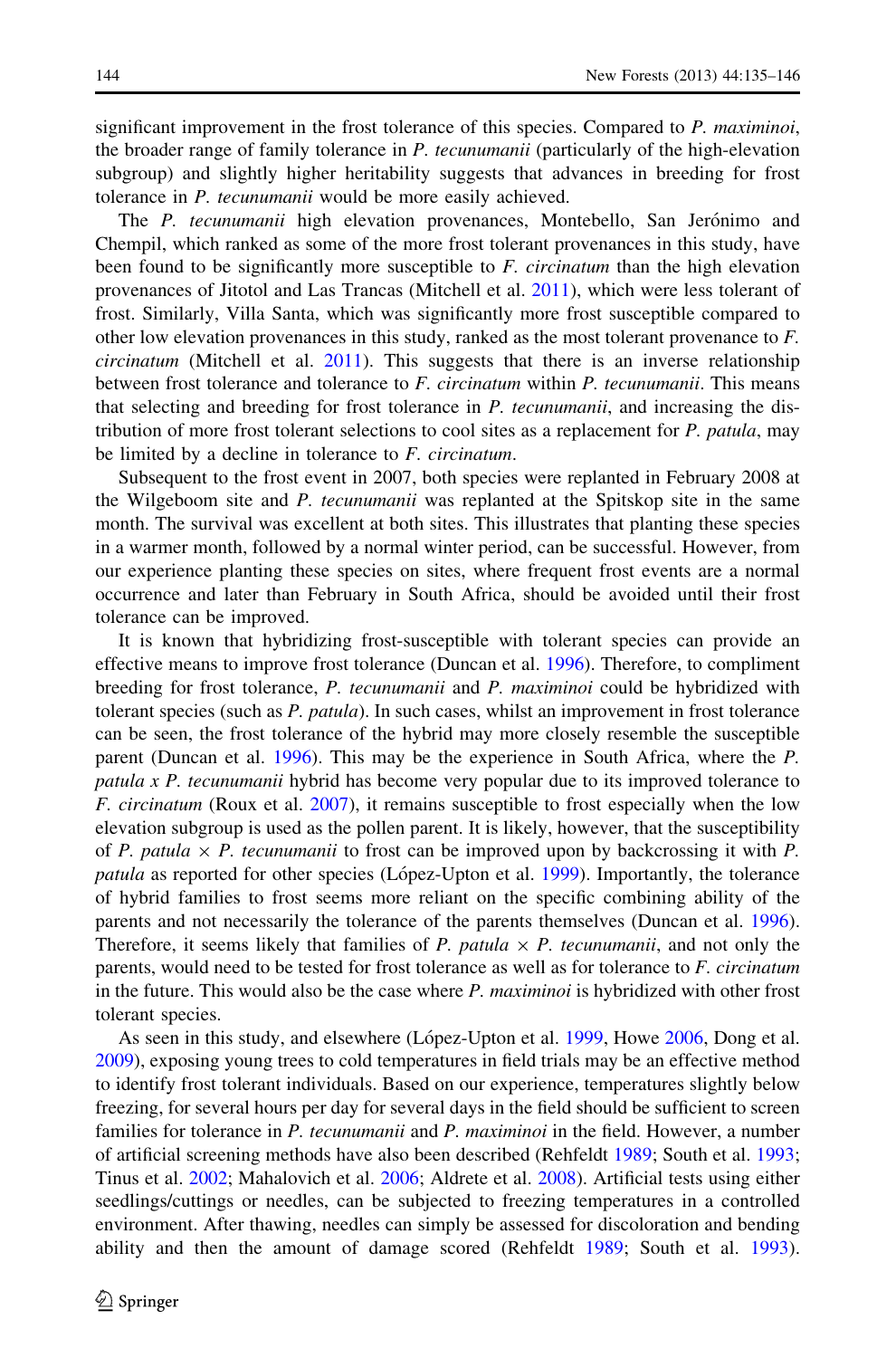<span id="page-10-0"></span>Alternatively the amount of electrolyte leakage from the damaged tissue can be scored (South et al. [1993;](#page-11-0) Tinus et al. [2002](#page-11-0); Mahalovich et al. [2006](#page-11-0); Aldrete et al. 2008). The results of these artificial tests often compare well with observations in the field (Howe [2006;](#page-11-0) Dvorak pers. comm. 2010). Whichever method is chosen to identify tolerant provenances and individuals, it will become increasingly important to improve the tolerance of subtropical species, such as P. tecunumanii and P. maximinoi to cold temperatures in South Africa.

### Conclusions and outlook

There was good evidence from this study that the frost susceptibility of P. tecunumanii and P. *maximinoi* is under genetic control, and can be improved by selecting provenances and families that are more tolerant to frost. Our hope is that through selection, we can eventually build up a sizeable population of individual trees with good frost tolerance and good growth. In order to maximize the potential that P. tecunumanii and P. maximinoi offer, particularly to reduce the risk posed by  $F$ . *circinatum*, frost tolerance will have to be included as a future selection criterion. Results of this study show that his can be achieved by planting provenances and families in cold climates and then recording mortality. Alternatively, various laboratory techniques should be explored to rapidly screen provenance and families that are most cold hardy. These can then be more thoroughly tested in the field under natural climatic conditions.

Acknowledgments We thank Komatiland Forests for making available the data from these trials for publication.

#### **References**

- Aldrete A, Mexal JG, Burr KE (2008) Seedling cold hardiness, bud set, and bud break in nine provenances of Pinus greggii Englm. For Ecol Manag 255:3672–3676
- Chambers PGS, Borralho NMG, Potts BM (1996) Genetic analysis of survival in Eucalyptus globulus ssp globulus. Silvae Genetica 45:107–112
- Dickerson GE (1969) Techniques for research in quantitative animal genetics. In: Techniques and procedures in animal science research. American Society of Animal Science, Albany, NY, pp 36–79
- Dieters MJ, White TL, Hodge GR (1995) Genetic parameter estimates for volume from full-sib tests of slash pine (Pinus elliottii). Can J For Res 25:1397–1408
- Dong J, Yu S, Lin Y, Wang Q, Lu A, Feng J, Liu Y, Man S, Qu Y (2009) Selection of superior provenance of eastern white pine by cold resistance. J Northeast For Uni 37:4–6
- Duncan PD, White TL, Hodge GR (1996) First-year freeze hardiness of pure species and hybrid taxa of Pinus elliottii (Engelman) and Pinus caribaea (Morelet). New For 212:223–241
- Dvorak WS (1986) Provenance/progeny testing of Pinus tecunumanii. In: Proceedings of IUFRO breeding theory, progeny testing and seed orchard management. Williamsburg, VA. October 12–17, pp 299–309
- Dvorak WS, Hodge GR, Gutiérrez EA, Osorio LF, Malan FS, Stanger TK (2000a) Pinus tecunumanii. In: Conservation and testing of tropical and subtropical forest tree species by the CAMCORE Cooperative. College of Natural Resources, North Carolina State University, pp 188–209
- Dvorak WS, Gutiérrez EA, Galpare WJ, Hodge GR, Ororio LF, Bester C, Kikuti P (2000b) Pinus maximinoi. In: Conservation and testing of tropical and subtropical forest tree species by the CAMCORE Cooperative, College of Natural Resources, NCSU, Raleigh, NC, USA, pp 107–127
- Dvorak WS, Potter KM, Hipkins VD, Hodge GR (2009) Genetic diversity and gene exchange in Pinus oocarpa, a Mesoamerican pine with resistance to the pitch canker fungus (Fusarium circinatum). Int J Plant Sci 170:609–626
- Gapare W, Hodge GR, Dvorak WS (2001) Genetic parameters and provenance variation of Pinus maximinoi in Brazil, Colombia, and South Africa. For Genetics 8:159–170